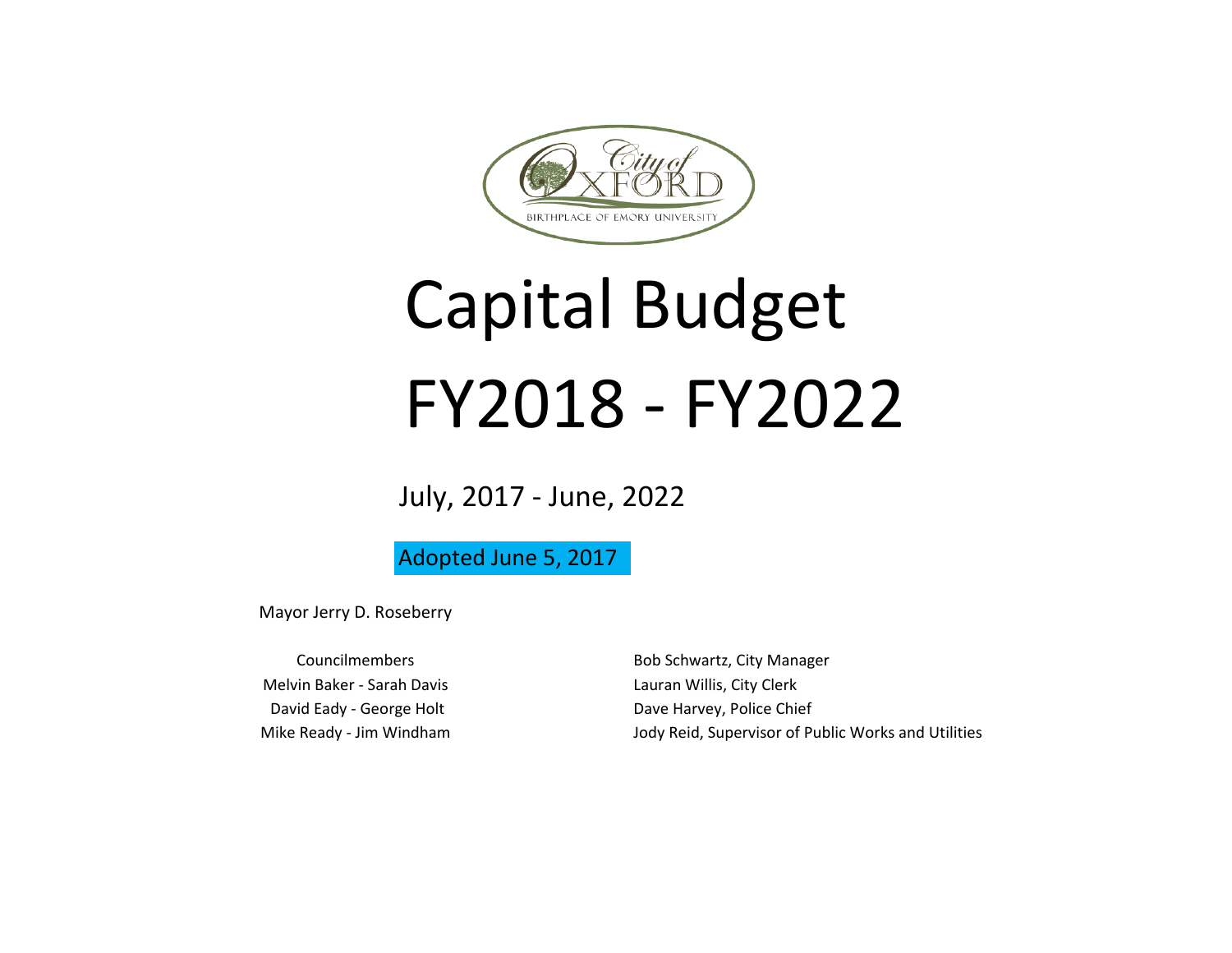| <b>Works in Progress</b>                                                                                                                                                                                                                                                                                                                                         |         |         |          |
|------------------------------------------------------------------------------------------------------------------------------------------------------------------------------------------------------------------------------------------------------------------------------------------------------------------------------------------------------------------|---------|---------|----------|
| Bike/Pedestrian Pathways/Trails - construct a 10 foot wide concrete walking trail on the<br>George Street unopened right-of-way from Wesley Street west to the existing walking trail.<br>Revised construction estimate is \$152,616 based on final plans. Bids due - June 15, 2017.                                                                             | 155,000 | 155,000 | 0        |
| 2 City Park Design and Build - Design and build the Asbury Street Park. Bid - Summer 2017.                                                                                                                                                                                                                                                                       | 800,000 | 400,000 | 400,000  |
| 3 East Clark Street - Complete redevelopment of East Clark Street including water, sewer,<br>electric, street, sidewalk, and drainage. Sewer will be funded with the GEFA loan. Electric<br>service will be underground and will have pedestrian sized street lamps. Bid - June 2017.                                                                            | 450,000 | 50,000  | 400,000  |
| Moore Street Sidewalk - To extend the Moore Street sidewalk on the north side of the<br>street west from the College police department to the city limits at Longstreet Circle.<br>Revised estimate from Robert Jordan 2/23/17. Will design after agreement with College on<br>the College's portion.                                                            | 190,000 | 190,000 | $\Omega$ |
| <b>GEFA sewer extension project</b> - Extend the city sewer system to 42 homes using a loan from<br>5 <sup>GEFA.</sup> (revised estimate from Robert Jordan 2/23/17) It may be possible to increase<br>amount of the loan after bids are received. Ready to advertise as soon as approval received<br>[from GDOT. (Some of work is in GDOT Hwy 81 right-of-way.) | 550,000 | 25,000  | 525,000  |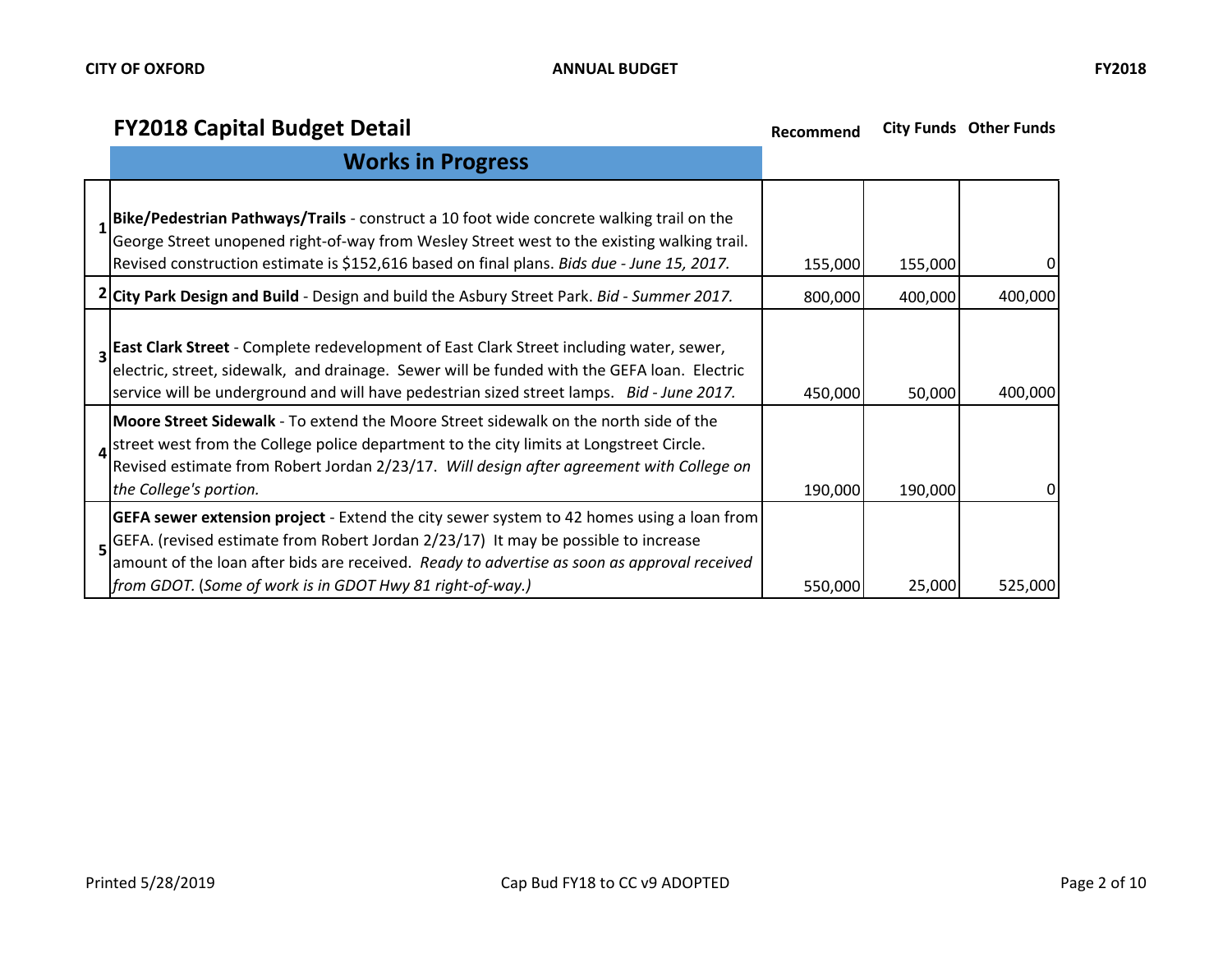|    | <b>Ongoing Support</b>                                                                                                                                                                                                                                                                                                                                                                                                                                                                                                                                                                                                             |         |         |          |
|----|------------------------------------------------------------------------------------------------------------------------------------------------------------------------------------------------------------------------------------------------------------------------------------------------------------------------------------------------------------------------------------------------------------------------------------------------------------------------------------------------------------------------------------------------------------------------------------------------------------------------------------|---------|---------|----------|
|    | City Master Plan Development and Implementation - Encourage commercial and<br>6 residential development in the city. Analysis of service delivery area and city services. Study<br>our infrastructure for future development. Includes strategic property aquisition.                                                                                                                                                                                                                                                                                                                                                              | 100,000 | 100,000 | 0        |
|    | Downtown Development Authority - Intergovernmental agreement funding for new<br>Downtown Development Authority.                                                                                                                                                                                                                                                                                                                                                                                                                                                                                                                    | 30,000  | 30,000  | 0        |
|    | Electric System Improvements - Each year we select a project to improve and maintain a<br>reliable electric system. This year we will replace utility poles, wires, switches, and<br>equipment on Wesley street and W Richardson Street. We have rot in the tops and some of<br>8 the insulators are breaking apart. There is also a single phase feeder off of this line that<br>goes through the woods beside a lake that we will replace with an underground line. We<br>will also pay for pole inspections from this account. This FY2018 project will be combined<br>with funding for the FY2017 project which was not spent. | 175,000 | 175,000 | $\Omega$ |
|    | 9 Storm Drainage plans and improvements - For minor improvements to our storm drainage<br>system and to help us meet the requirements of our state mandated storm drainage plan.                                                                                                                                                                                                                                                                                                                                                                                                                                                   | 20,000  | 20,000  | 0        |
|    | Street Repairs and Resurfacing - This project is done annually with some funding from<br>$\vert$ 10 GDOT from the LMIG program. It requires a local funds match. We will overmatch in<br>FY2018 to help catch up with our resurfacing requirements. This will include Mitchell Street,<br>Wentworth Street, and E. Bonnell Street.                                                                                                                                                                                                                                                                                                 | 210,000 | 145,000 | 65,000   |
| 11 | <b>GEFA Loan Payback</b> - Payments will start after construction is complete. We estimate six<br>months of payments                                                                                                                                                                                                                                                                                                                                                                                                                                                                                                               | 30,000  | 30,000  |          |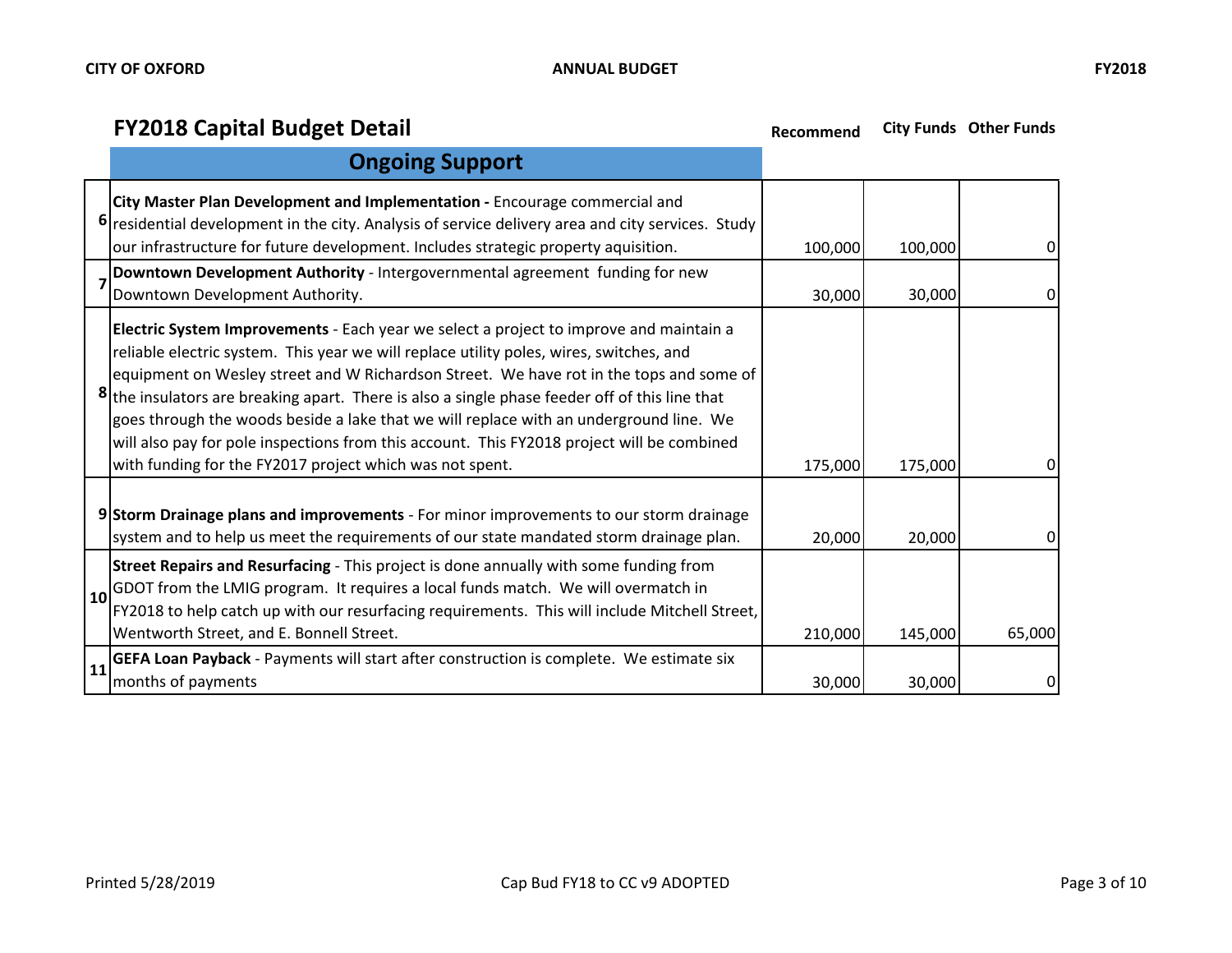|    | <b>Scheduled for FY2018</b>                                                                                                                                                                                                                                                                                                                                                                                                                                                                                               |         |         |          |
|----|---------------------------------------------------------------------------------------------------------------------------------------------------------------------------------------------------------------------------------------------------------------------------------------------------------------------------------------------------------------------------------------------------------------------------------------------------------------------------------------------------------------------------|---------|---------|----------|
|    | Pedestrian Bridge/Sidewalk - Build a pedestrian bridge across I-20 and extend the sidewalk<br>from the bridge along the west side of Emory Street north to Moore Street. Funded with<br>12 state and federal funds along with the local share from the cities of Covington and Oxford.<br>GDOT plans to let the construction contract in October 2017. Oxford College will build a<br>sidewalk on its property from Moore to Pierce.                                                                                      | 130,000 | 0       | 130,000  |
|    | Sidewalks - Extend sidewalks throughout the city in locations to be determined. This<br>13 project will take several years. Estimate for E Watson St sidewalk is \$19,500. Estimate for<br>Emory St. on east side from Soule to Oxford North is \$465,000.                                                                                                                                                                                                                                                                | 484,500 | 484,500 | $\Omega$ |
| 14 | Survey remainder of city rights-of-way. South and West of city and East of Emory Street.<br>54,148 right-of-way feet @ \$1/ foot. Rate determined from last year's project.                                                                                                                                                                                                                                                                                                                                               | 54,200  | 54,200  | $\Omega$ |
| 15 | Police Department - four First Responder tactical outfits. Enhanced vests (with metal<br>plates worn over the top of uniform) and protective helmets.                                                                                                                                                                                                                                                                                                                                                                     | 8,500   | 8,500   | 0        |
|    | Public Works Department - Replace 2002 F-250 truck (150,707 miles). This truck uses 1 - 2<br>16 quarts of oil a week. The drive train and front end needs to be repaired. It is basically worn<br>out. Include winch and 4 WD with new F-250 or equivalent.                                                                                                                                                                                                                                                               | 28,000  | 28,000  | 0        |
|    | Electric Department - Purchase a used service bucket truck - The 60 foot bucket truck we<br>have weighs 23,000 pounds. It causes a lot of damage to resident's property when we repair<br>$\vert$ <sub>17</sub> and replace powerlines or fix security lights. From a safety point it would help because we<br>will be able to work behind the curb line outside the lane of traffic. This will cut down on<br>outage time for power repairs and allow us to work on Emory Street without flaggers or a<br>police escort. | 50,000  | 50,000  | 0        |
|    | Water Line Replacement - Replace existing 6" water line on W Bonnell, Queen Ann, and<br>18 Stone Streets with 8" water line. This will replace remaining "transite" water pipe in our<br>system.                                                                                                                                                                                                                                                                                                                          | 190,000 | 190,000 | 0        |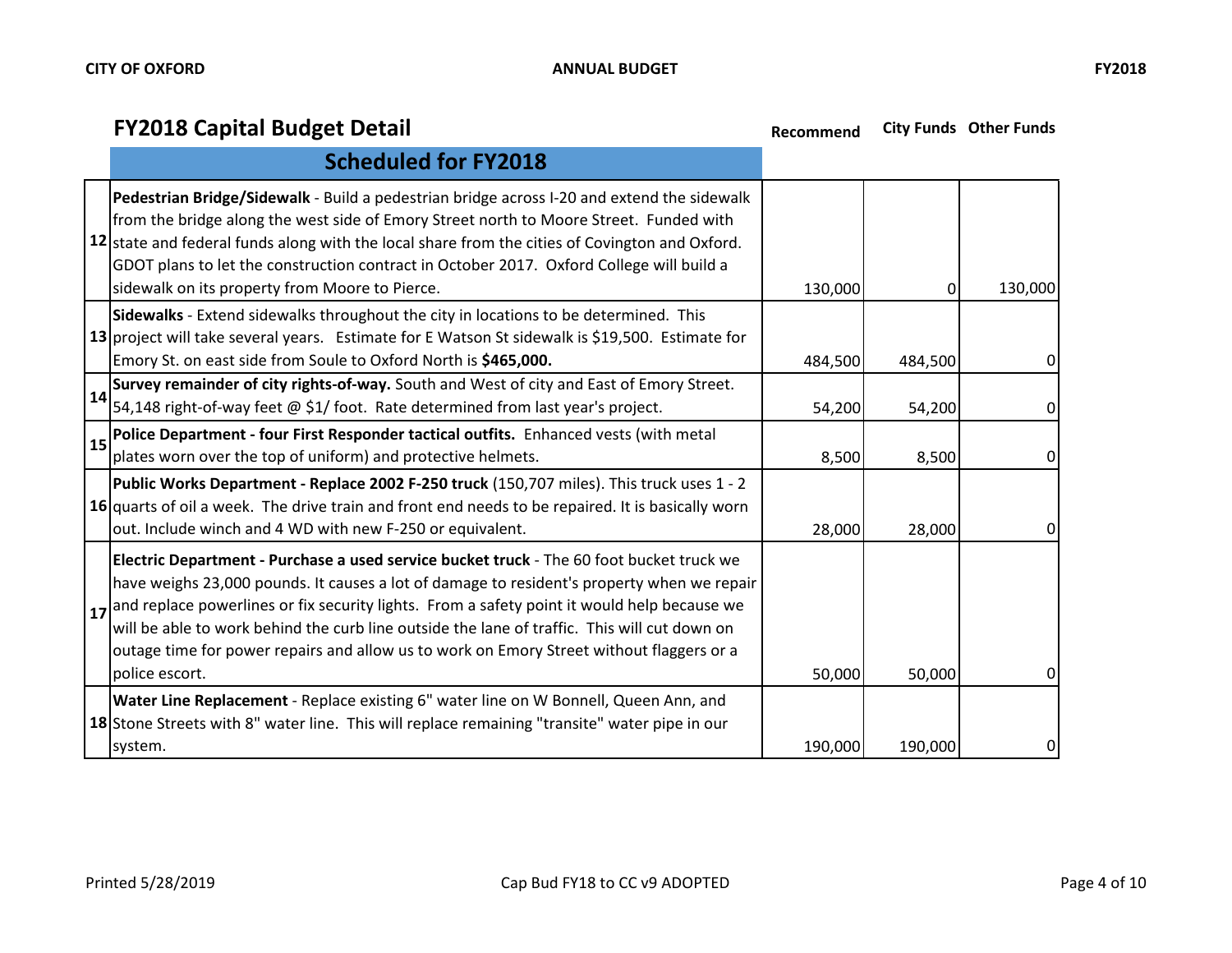| <b>Scheduled for FY2019 and later</b>                                                                                                                                                                                                                                                                                              |         |         |         |
|------------------------------------------------------------------------------------------------------------------------------------------------------------------------------------------------------------------------------------------------------------------------------------------------------------------------------------|---------|---------|---------|
| <b>Police Department - Radio upgrade -</b> Newton County working to upgrade the county wide<br>and emergency radio system. We can upgrade the software for the walkie-talkies but we will<br>need to replace the vehicle radios and the base unit. WE ARE WAITING FOR THE 911 CENTER<br>TO MAKE THE RADIO SYSTEM UPGRADE DECISION. | 18,000  | 18,000  | 18,000  |
| Replace water main on Clark St, Oxford Rd, and Hull St. - This section of the water system<br>$ 20 $ is about 40+ years old. It was installed with a very thin, low grade PVC pipe. In the past two<br>years we have repaired the water main six times in different places. To be funded largely<br>from 2017 SPLOST.              | 642,555 | 142,555 | 500,000 |
| 21 Whatcoat Street Improvements - Working with Oxford College, improve Whatcoat Street<br>and Pierce Street. THE DESIGNS AND FUNDING ARRANGEMENTS ARE NOT FINAL.                                                                                                                                                                   | 300,000 | 300,000 | 0       |
| 22 Business Incubator - construct or purchase a building to use to encourage small business<br>development. Something similar is being done in Auburn, GA.                                                                                                                                                                         | 100,000 | 100,000 | 0       |
| 23 Electric Vehicle Charging Stations dual capacity 3 stations $\omega$ 8,000, installed                                                                                                                                                                                                                                           | 24,000  | 24,000  | 0       |
| 24 Smart meters for electric and water customers - NEED TO SELECT METHOD                                                                                                                                                                                                                                                           |         |         |         |
| 25 Pedestrian Crossing - midblock at Asbury Park.                                                                                                                                                                                                                                                                                  |         | 47,000  | 0       |
| 26 Interconnect walking trails SELECT LOCATIONS                                                                                                                                                                                                                                                                                    |         |         |         |
| 27 Police Vehicles                                                                                                                                                                                                                                                                                                                 | 105,000 | 22,035  | 82,965  |
| 28 Public Works vehicles and equipment                                                                                                                                                                                                                                                                                             | 206,000 | 206,000 | 0       |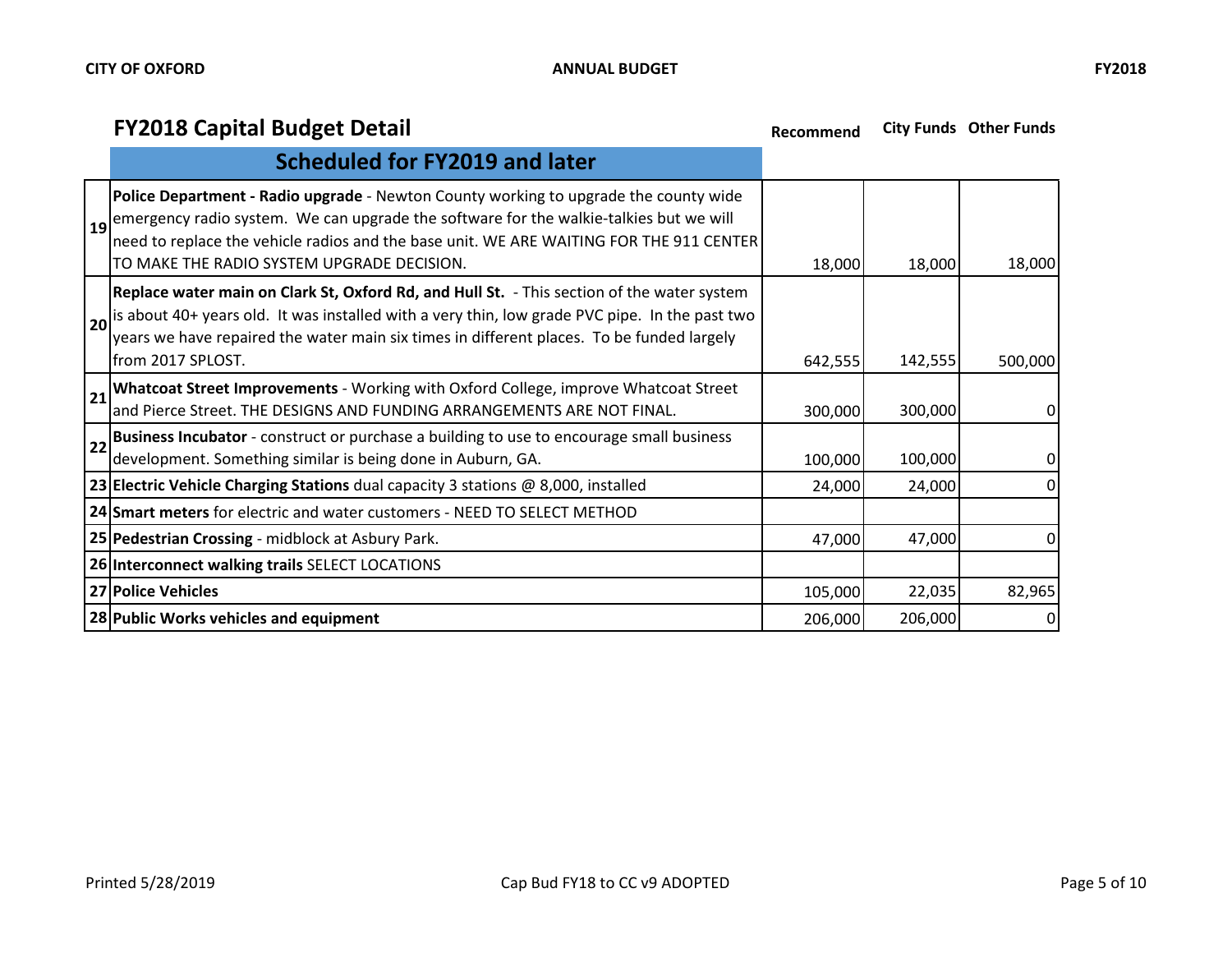| <b>SPLOST Funding Summary</b>                             |             |
|-----------------------------------------------------------|-------------|
| 2011 SPLOST                                               |             |
| <b>Emory St sidewalk</b>                                  | 130,000     |
| street resurfacing                                        | 40,000      |
|                                                           | 170,000     |
| 2017 SPLOST                                               |             |
| Water & Sewer - 17b water main Clark, Oxford Rd & Hull St | 500,000     |
| Transportation - E. Clark                                 | 400,000     |
| Transportation - street resurfacing in later years        | 100,000     |
| <b>Recreation - Asbury Street Park</b>                    | 400,000     |
| Public Safety - radio upgrade                             | 18,000      |
| Public Safety - vehicles in later years                   | 82,965      |
| 2017 SPLOST subtotal                                      | \$1,500,965 |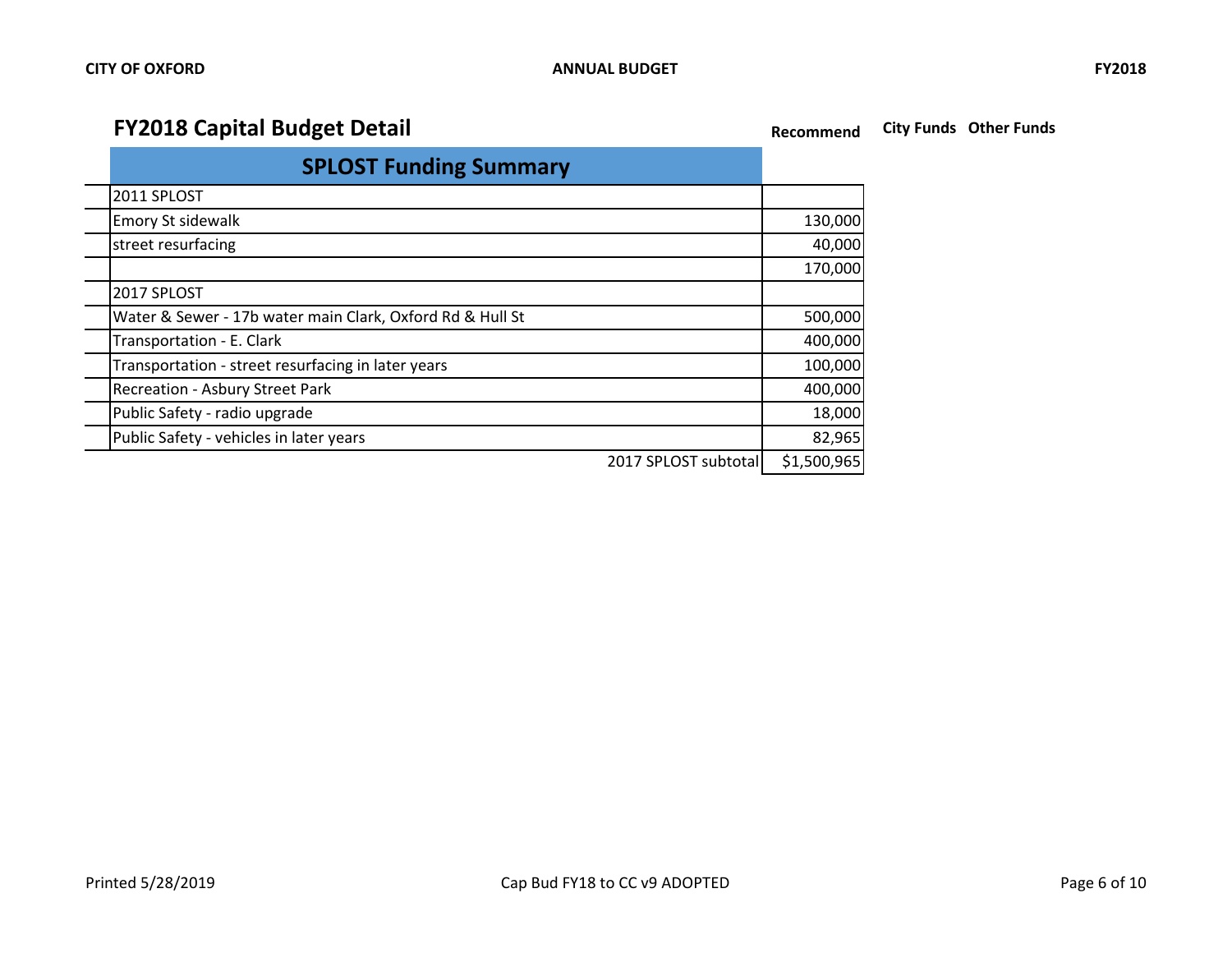#### **OXFORD CAPITAL IMPROVEMENT PLAN 2018 - 2022 SCHEDULE** Part A

|                | <b>PROJECT DESCRIPTION</b>                        | <b>Total Cost</b> | <b>FY2018</b> | FY2019         | <b>FY2020</b>  | FY2021      | <b>FY2022</b> | <b>STWP</b> |
|----------------|---------------------------------------------------|-------------------|---------------|----------------|----------------|-------------|---------------|-------------|
| $\mathbf{1}$   | Bike/Pedestrian Pathways/Trails                   | 155,000           | 155,000       | 0              | 0              | $\Omega$    | 0             | 38,42       |
| $\overline{2}$ | City Parks Design & Build                         | 800,000           | 800,000       | 0              | 0              | $\Omega$    | $\Omega$      | 29          |
| 3              | E. Clark Street development                       | 450,000           | 450,000       | 0              | 0              | $\mathbf 0$ | 0             | 23,25       |
| $\overline{a}$ | Moore Street Sidewalk                             | 190,000           | 190,000       | 0              | 0              | $\Omega$    | 0             | 38,42       |
| 5              | GEFA sewer extension - Emory St.                  | 550,000           | 550,000       | $\Omega$       | $\overline{0}$ | $\Omega$    | $\Omega$      | 17          |
| 6              | City Master Plan Develop & Implement              | 500,000           | 100,000       | 100,000        | 100,000        | 100,000     | 100,000       | 23,25       |
| 7              | Downtown Development Authority                    | 150,000           | 30,000        | 30,000         | 30,000         | 30,000      | 30,000        | 23,25       |
| 8              | Electric System Improvements                      | 575,000           | 175,000       | 100,000        | 100,000        | 100,000     | 100,000       |             |
| 9              | Storm Drainage plans & improvements               | 100,000           | 20,000        | 20,000         | 20,000         | 20,000      | 20,000        | 35          |
| 10             | Street Repairs and Resurfacing                    | 710,000           | 210,000       | 100,000        | 150,000        | 100,000     | 150,000       |             |
| 11             | <b>GEFA loan payback</b>                          | 270,000           | 30,000        | 60,000         | 60,000         | 60,000      | 60,000        | 17          |
| 12             | Pedestrian Bridge/Sidewalk                        | 650,000           | 650,000       | 0              | 0              | $\Omega$    | $\Omega$      | 18, 20, 21  |
| 13             | <b>Sidewalks</b>                                  | 884,500           | 484,500       | 100,000        | 100,000        | 100,000     | 100,000       | 38,42       |
|                | 14 Survey remainder of city ROW                   | 54,200            | 54,200        | $\Omega$       | 0              | $\Omega$    | $\Omega$      | 20,21       |
| 15             | Police - First Responder tactical equip.          | 8,500             | 8,500         | 0              | 0              | $\Omega$    | $\Omega$      |             |
|                | 16 Public Wks - Pickup truck                      | 28,000            | 28,000        | 0              | 0              | $\mathbf 0$ | 0             |             |
| 17             | Electric Dept. - used service bucket truck        | 50,000            | 50,000        | $\mathbf 0$    | $\overline{0}$ | $\Omega$    | $\Omega$      |             |
| 18             | Water Line Replacement - Queen Ann, etc.          | 190,000           | 190,000       | $\overline{0}$ | 0              | $\mathbf 0$ | $\Omega$      |             |
| 19             | Police - Radio Upgrade                            | 18,000            | $\Omega$      | 18,000         | 0              | $\Omega$    | $\mathbf 0$   |             |
| 20             | Replace Water Main Clark, Oxford, Hull            | 642,555           | 0             | 642,555        | 0              | $\mathbf 0$ | 0             |             |
| 21             | <b>Whatcoat Street improvements</b>               | 300,000           | 0             | 300,000        | $\Omega$       | $\Omega$    | $\Omega$      | 24          |
| 22             | <b>Business Incubater</b>                         | 250,000           | 0             | 100,000        | 50,000         | 50,000      | 50,000        | 25          |
| 23             | <b>Electric Vehicle Charging Stations</b>         | 24,000            | 0             | 24,000         | $\Omega$       | $\mathbf 0$ | 0             |             |
|                | 24 Smart meters for electric and water            | 600,000           | 0             | 0              | 600,000        | $\Omega$    | $\Omega$      |             |
| 25             | Pedestrian Crossing - midblock at Asbury<br>Park. | 47,000            | 0             | 47,000         | 0              | 0           | 0             | 38,42       |
|                | 26 Interconnect walking trails                    | 600,000           | 0             | 0              | 300,000        | 200,000     | 100,000       | 38,42       |
| 27             | <b>Police Vehicles</b>                            | 105,000           | $\Omega$      | 35,000         | $\Omega$       | 35,000      | 35,000        |             |
|                | 28 Public Works vehicles & equipment              | 206,000           | 0             | 28,000         | 150,000        | 28,000      | $\Omega$      |             |
|                |                                                   |                   |               |                |                |             |               |             |
|                | <b>TOTALS</b>                                     | 9,107,755         | 4,175,200     | 1,704,555      | 1,660,000      | 823,000     | 745,000       |             |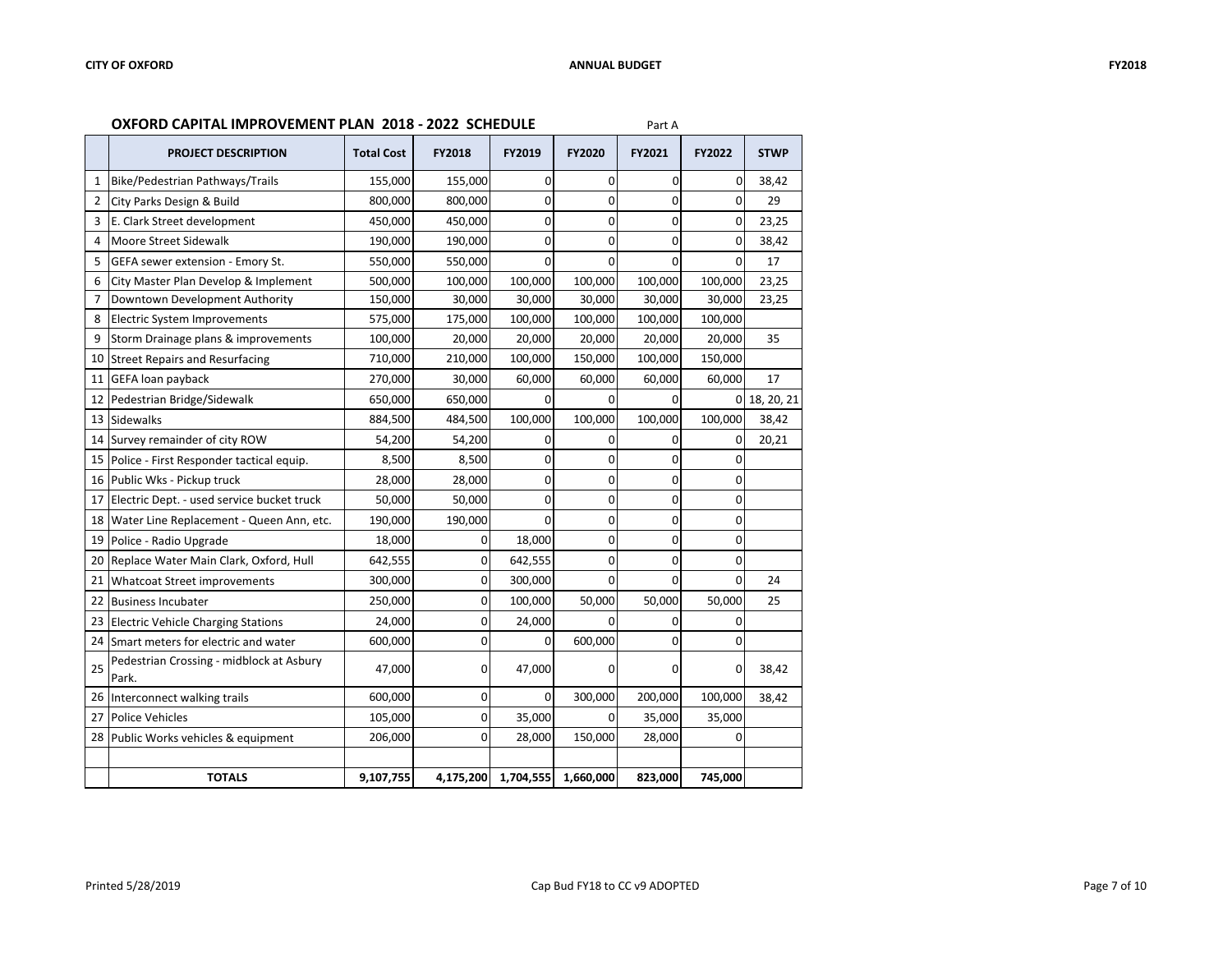| Lin<br>e | <b>PROJECT DESCRIPTION</b>                        | <b>Total Cost</b> | <b>City Funds</b> | 2011<br><b>SPLOST</b> | 2017<br><b>SPLOST</b> | <b>GEFA Loan</b> | <b>GDOT LMIG</b><br>grant |
|----------|---------------------------------------------------|-------------------|-------------------|-----------------------|-----------------------|------------------|---------------------------|
| 1        | Bike/Pedestrian Pathways/Trails                   | 155,000           | 155,000           |                       |                       |                  |                           |
| 2        | City Parks Design & Build                         | 800,000           | 400,000           |                       | 400,000               |                  |                           |
| 3        | E. Clark Street development                       | 450,000           | 450,000           |                       |                       |                  |                           |
| 4        | <b>Moore Street Sidewalk</b>                      | 190,000           | 190,000           |                       |                       |                  |                           |
| 5        | GEFA sewer extension - Emory St.                  | 550,000           | 25,000            |                       |                       | 525,000          |                           |
| 6        | City Master Plan Develop & Implement              | 500,000           | 500,000           |                       |                       |                  |                           |
| 7        | Downtown Development Authority                    | 150,000           | 150,000           |                       |                       |                  |                           |
| 8        | Electric System Improvements                      | 575,000           | 575,000           |                       |                       |                  |                           |
| 9        | Storm Drainage plans & improvements               | 100,000           | 100,000           |                       |                       |                  |                           |
| 10       | <b>Street Repairs and Resurfacing</b>             | 710,000           | 440,000           | 170,000               | 100,000               |                  | 125,000                   |
| 11       | GEFA loan payback                                 | 270,000           | 270,000           |                       |                       |                  |                           |
| 12       | Pedestrian Bridge/Sidewalk                        | 650,000           | 130,000           |                       |                       |                  | 520,000                   |
| 13       | <b>Sidewalks</b>                                  | 884,500           | 884,500           |                       |                       |                  |                           |
| 14       | Survey remainder of city ROW                      | 54,200            | 54,200            |                       |                       |                  |                           |
| 15       | Police - First Responder tactical equip.          | 8,500             | 8,500             |                       |                       |                  |                           |
| 16       | Public Wks - Pickup truck                         | 28,000            | 28,000            |                       |                       |                  |                           |
| 17       | Electric Dept. - used service bucket truck        | 50,000            | 50,000            |                       |                       |                  |                           |
| 18       | Water Line Replacement - Queen Ann, etc.          | 190,000           | 190,000           |                       |                       |                  |                           |
| 19       | Police - Radio Upgrade                            | 18,000            | 0                 |                       | 18,000                |                  |                           |
| 20       | Replace Water Main Clark, Oxford, Hull            | 642,555           | 142,555           |                       | 500,000               |                  |                           |
| 21       | Whatcoat Street improvements                      | 300,000           | 300,000           |                       |                       |                  |                           |
| 22       | <b>Business Incubater</b>                         | 250,000           | 250,000           |                       |                       |                  |                           |
| 23       | <b>Electric Vehicle Charging Stations</b>         | 24,000            | 24,000            |                       |                       |                  |                           |
| 24       | Smart meters for electric and water               | 600,000           | 600,000           |                       |                       |                  |                           |
| 25       | Pedestrian Crossing - midblock at Asbury<br>Park. | 47,000            | 47,000            |                       |                       |                  |                           |
| 26       | Interconnect walking trails                       | 600,000           | 600,000           |                       |                       |                  |                           |
| 27       | <b>Police Vehicles</b>                            | 105,000           | 22,035            |                       | 82,965                |                  |                           |
| 28       | Public Works vehicles & equipment                 | 206,000           | 206,000           |                       |                       |                  |                           |
|          |                                                   | 9,107,755         | 6,791,790         | 170,000               | 1,100,965             | 525,000          | 645,000                   |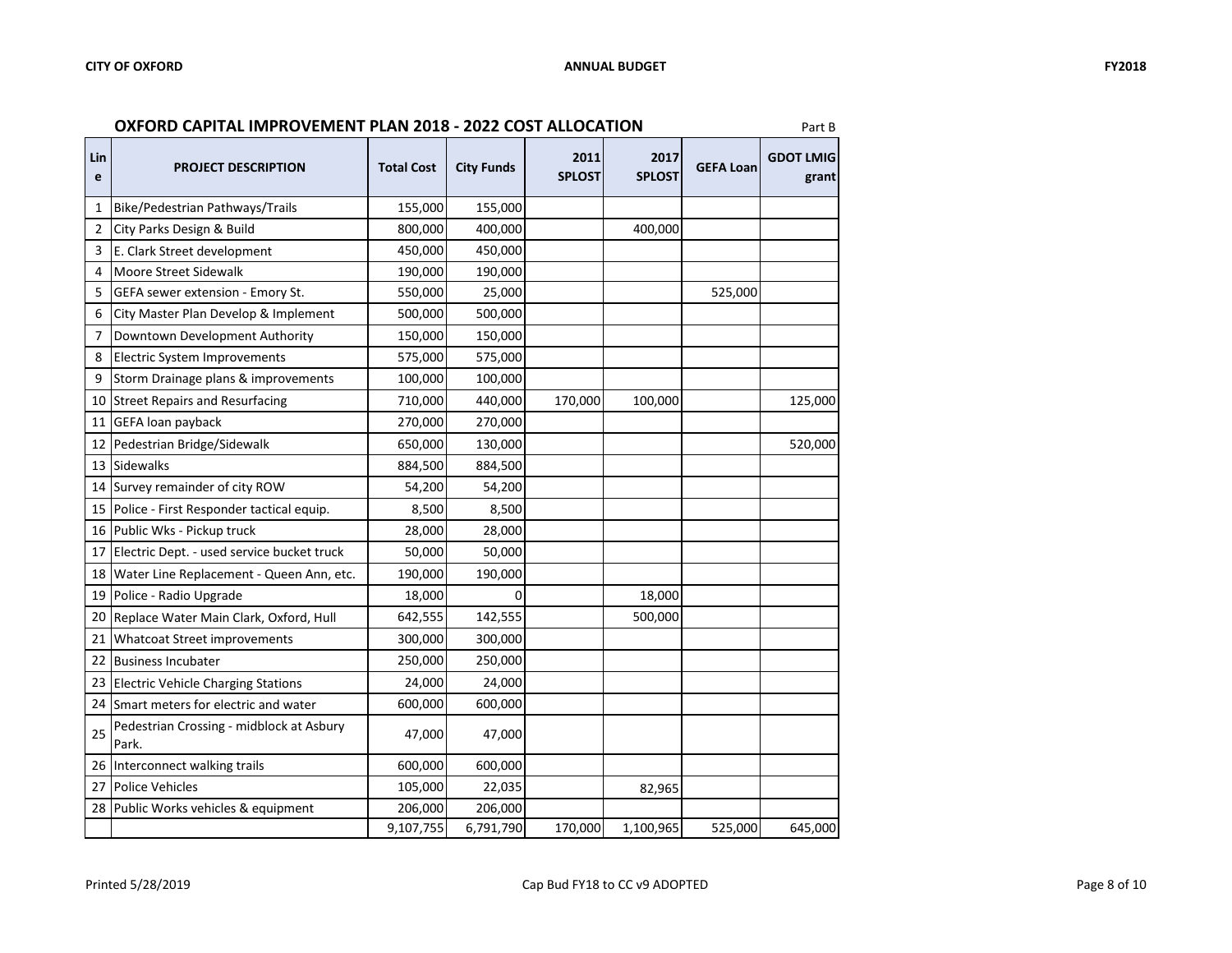#### **CAPITAL BUDGET FISCAL YEAR 2018** Part C

|                | <b>Account Number</b>         | <b>PROJECT DESCRIPTION</b>                                     | <b>TOTAL COST CITY FUNDS 2011</b><br><b>FY2018</b> | <b>FY2018</b> | <b>SPLOST</b> | 2017<br><b>SPLOST</b> | Other       | <b>STWP</b> |
|----------------|-------------------------------|----------------------------------------------------------------|----------------------------------------------------|---------------|---------------|-----------------------|-------------|-------------|
| 1              |                               | 350.4224.541200.000 Bike/Pedestrian Pathways/Trails            | 155,000                                            | 155,000       | $\Omega$      | $\Omega$              | 0           | 38,42       |
| $\overline{2}$ |                               | 350.4950.521200.000 City Parks Design & Build                  | 800,000                                            | 400,000       | 0             | 400,000               | $\Omega$    | 23,25       |
| 3              |                               | 350.4950.521300.000 E. Clark Street development                | 450,000                                            | 50,000        | $\mathbf 0$   | 400,000               | $\Omega$    | 23,25       |
| 4              |                               | 350.1500.522200.000 Moore Street Sidewalk                      | 190,000                                            | 190,000       | $\mathbf 0$   | $\overline{0}$        | $\Omega$    | 29          |
| 5              |                               | 350.1500.522200.001 GEFA sewer extension - Emory St.           | 550,000                                            | 25,000        | $\mathbf 0$   | $\mathbf 0$           | 525,000     | 17          |
| 6              |                               | 350.4226.541200.000 City Master Plan Develop & Implement       | 100,000                                            | 100,000       | $\Omega$      | $\Omega$              | $\Omega$    |             |
| 7              |                               | Downtown Development Authority                                 | 30,000                                             | 30,000        | 0             | $\overline{0}$        | $\mathbf 0$ | 38,42       |
| 8              |                               | 350.1500.541400.002 Electric System Improvements               | 175,000                                            | 175,000       | $\mathbf 0$   | $\overline{0}$        | 0           | 18          |
| 9              |                               | 350.6220.541100.001 Storm Drainage plans & improvements        | 20,000                                             | 20,000        |               | $\Omega$              | $\Omega$    | 38,42       |
| 10             |                               | 350.4200.541400.002 Street Repairs and Resurfacing             | 210,000                                            | 145,000       | 40,000        | $\mathbf 0$           | 25,000      | 35          |
| 11             |                               | GEFA loan payback                                              | 30,000                                             | 30,000        |               |                       |             | 17          |
| 12             |                               | 350.4600.541402.510 Pedestrian Bridge/Sidewalk                 | 650,000                                            | $\Omega$      | 130,000       | $\mathbf 0$           | 520,000     | 20,21       |
| 13             | 350.4224.541201.000 Sidewalks |                                                                | 484,500                                            | 484,500       | 0             | $\Omega$              | 0           | 20,21       |
| 14             |                               | 350.4224.541203.000 Survey remainder of city ROW               | 54,200                                             | 54,200        | $\mathbf 0$   | $\overline{0}$        | 0           |             |
| 15             |                               | 350.4224.541203.001 Police - First Responder tactical equip.   | 8,500                                              | 8,500         | 0             | $\overline{0}$        | 0           |             |
| 16             |                               | 350.4200.541201.000 Public Wks - Pickup truck                  | 28,000                                             | 28,000        | 0             | $\Omega$              | 0           |             |
| 17             |                               | 350.4250.541200.000 Electric Dept. - used service bucket truck | 50,000                                             | 50,000        | $\Omega$      | $\overline{0}$        | 0           |             |
| 18             |                               | Water Line Replacement - Queen Ann, etc.                       | 190,000                                            | 190,000       | $\mathbf 0$   | $\overline{0}$        | 0           |             |
| 19             | 350.4200.541400.001           | Police - Radio Upgrade                                         | 0                                                  | 0             | $\mathbf 0$   | $\Omega$              | 0           | 17          |
| 20             |                               | 350.4220.541204.000 Replace Water Main Clark, Oxford, Hull     | 0                                                  | 0             | $\Omega$      | $\overline{0}$        | 0           |             |
| 21             |                               | 350.0000.541401.510 Whatcoat Street improvements               | 0                                                  | $\mathbf 0$   | $\mathbf 0$   | $\overline{0}$        | 0           | 24          |
| 22             |                               | 350.3200.542200.000 Business Incubater                         | 0                                                  | $\Omega$      | $\Omega$      | $\Omega$              | $\Omega$    | 25          |
| 23             |                               | 350.4300.541400.540 Electric Vehicle Charging Stations         | 0                                                  | 0             | 0             | $\overline{0}$        | 0           |             |
| 24             |                               | 350.4226.541201.000 Smart meters for electric and water        | 0                                                  | 0             | $\Omega$      | $\overline{0}$        | $\mathbf 0$ |             |
| 25             |                               | Pedestrian Crossing - midblock at Asbury Park.                 | 0                                                  | 0             | $\Omega$      | $\Omega$              | 0           | 38,42       |
| 26             |                               | Interconnect walking trails                                    | 0                                                  | 0             | $\mathbf 0$   | $\overline{0}$        | 0           | 38,42       |
| 27             |                               | Police Vehicles                                                | 0                                                  | $\Omega$      | $\Omega$      | $\Omega$              | $\Omega$    |             |
| 28             |                               | Public Works vehicles & equipment                              | 0                                                  | 0             | $\Omega$      | 0                     | 0           |             |
|                |                               |                                                                |                                                    |               |               |                       |             |             |
|                |                               | <b>TOTALS</b>                                                  | 4,175,200                                          | 2,135,200     | 170,000       | 800,000               | 1,070,000   |             |